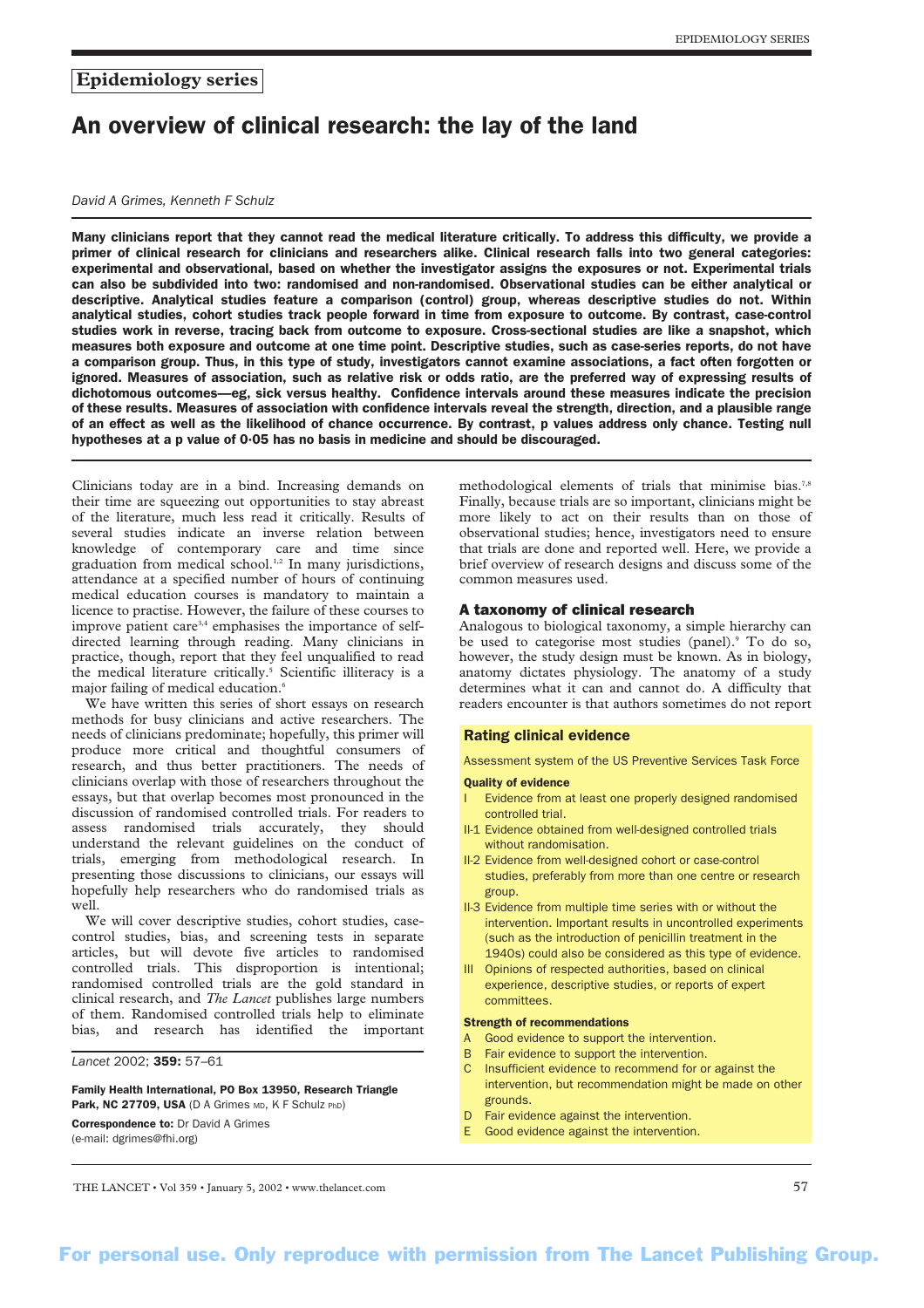the study type or provide sufficient detail to figure it out. A related problem is that authors sometimes incorrectly label the type of research done. Examples include calling non-randomised controlled trials randomised,10 and labelling non-concurrent cohort studies case-control studies.<sup>11-13</sup> The adjective case-controlled is also sometimes (inappropriately) applied to any study with a comparison group.

Biology has animal and plant kingdoms. Similarly, clinical research has two large kingdoms: experimental and observational research. Figure 1 shows that one can quickly decide the research kingdom by noting whether the investigators assigned the exposures—eg, treatments or whether they observed usual clinical practice.14–18 For experimental studies, one needs to distinguish whether the exposures were assigned by a truly random technique (with concealment of the upcoming assignment from those involved) or whether some other allocation scheme was used, such as alternate assignment.<sup>19</sup> An example of the latter would be a trial alternating months of liberal versus restricted access to electronic fetal monitoring for women in labour.<sup>20</sup>

With observational studies, which dominate the literature, $21$  the next step is to ascertain whether the study has a comparison or control group. If so, the study is termed analytical. If not, it is a descriptive study (figure 1). If the study is analytical, the temporal direction of the trial needs to be identified. If the study determines both exposures and outcomes at one time point, it is termed cross-sectional. An example would be measurement of serum cholesterol of men admitted to a hospital with myocardial infarction versus that of their nextdoor neighbour. This type of study provides a snapshot of the population of sick and well at one time point.

If the study begins with an exposure—eg, oral contraceptive use—and follows women for a few years to



Figure 1: Algorithm for classification of types of clinical research

measure outcomes—eg, ovarian cancer—then it is deemed a cohort study. Cohort studies can be either concurrent or non-concurrent. By contrast, if the analytical study begins with an outcome—eg, ovarian cancer—and looks back in time for an exposure, such as use of oral contraceptives, then the study is a case-control study.

Studies without comparison groups are called descriptive studies. At the bottom of the research hierarchy is the case report.<sup>22</sup> When more than one patient is described, it becomes a case-series report.<sup>23</sup>

# What studies can and cannot do

*Is the study design appropriate for the question?*

Starting at the bottom of the research hierarchy, descriptive studies are often the first foray into a new area of medicine. Investigators do descriptive studies to describe the frequency, natural history, and possible determinants of a condition.<sup>14,16,17</sup> The results of these studies show how many people develop a disease or condition over time, describe the characteristics of the disease and those affected, and generate hypotheses about the cause of the disease. These hypotheses can be assessed through more rigorous research, such as analytical studies or randomised controlled trials. An example of a descriptive study would be the early reports of Legionnaire's disease<sup>24</sup> and toxic-shock syndrome.<sup>25</sup> An important caveat (often forgotten or intentionally ignored) is that descriptive studies, which do not have a comparison group, do not allow assessment of associations. Only comparative studies (both analytical and experimental) enable assessment of possible causal associations.

#### *Cross-sectional study: a snapshot in time*

Sometimes termed a frequency survey or a prevalence study,<sup>26</sup> cross-sectional studies are done to examine the presence or absence of disease and the presence or absence of an exposure at a particular time. Thus, prevalence, not incidence, is the focus. Since both outcome and exposure are ascertained at the same time (figure 2), the temporal relation between the two might be unclear. For example, assume that a cross-sectional study finds obesity to be more common among women with than without arthritis. Did the extra weight load on joints lead to arthritis, or did women with arthritis become involuntarily inactive and then obese? This type of question is unanswerable in a cross-sectional study.

#### *Cohort study: looking forward in time*

Cohort studies proceed in a logical sequence: from exposure to outcome (figure 2). Hence, this type of research is easier to understand than case-control studies. Investigators identify a group with an exposure of interest and another group or groups without the exposure. The investigators then follow the exposed and unexposed groups forward in time to determine outcomes. If the exposed group develops a higher incidence of the outcome than the unexposed, then the exposure is associated with an increased risk of the outcome.

The cohort study has important strengths and weaknesses. Because exposure is identified at the outset, one can assume that the exposure preceded the outcome. Recall bias is less of a concern than in the case-control study. The cohort study enables calculation of true incidence rates, relative risks, and attributable risks. However, for the study of rare events or events that take years to develop, this type of research design can be slow to yield results and thus prohibitively expensive. Nonetheless, several famous, large cohort studies<sup>27-30</sup> continue to provide important information.

58 THE LANCET • Vol 359 • January 5, 2002 • www.thelancet.com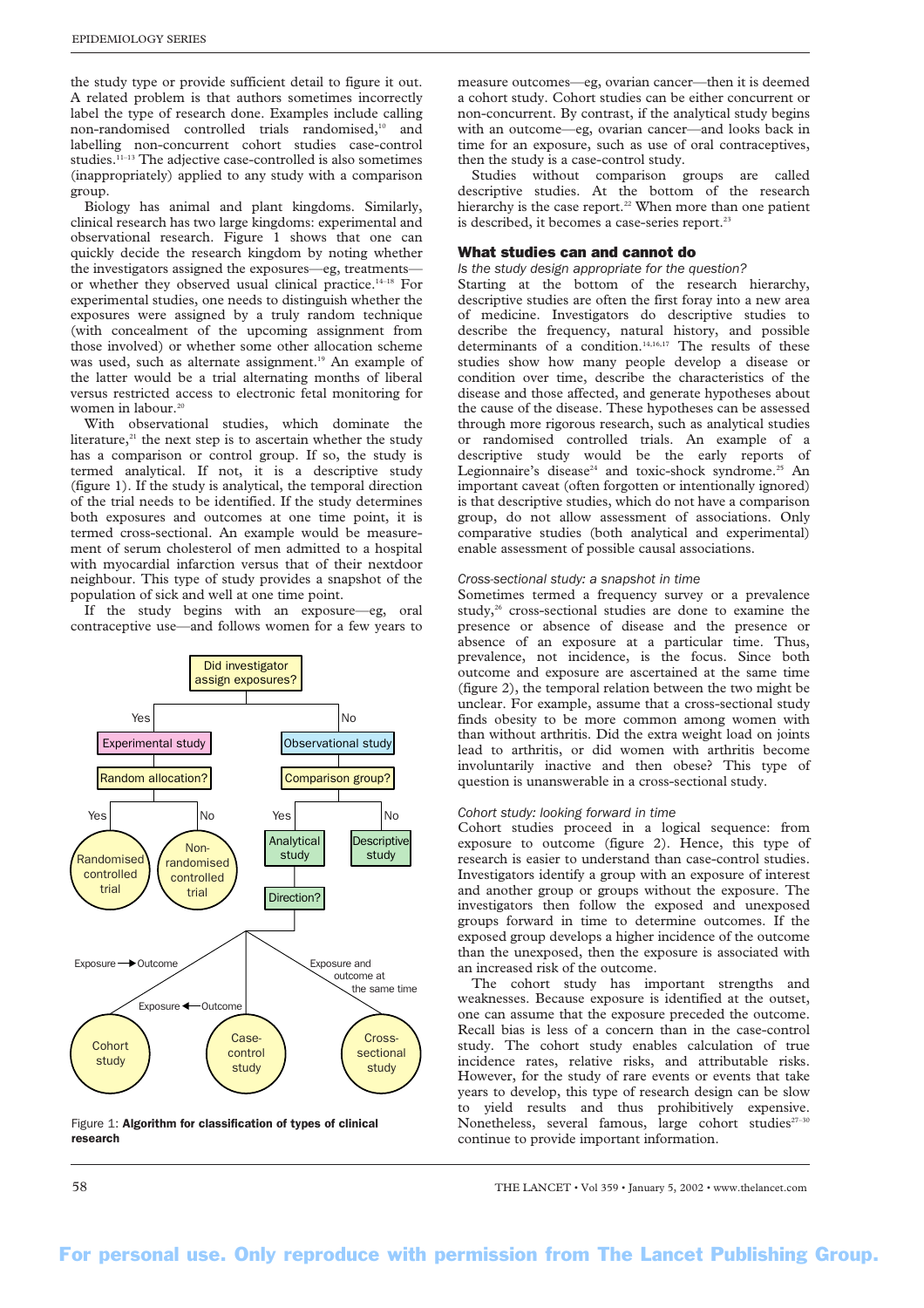

Figure 2: Schematic diagram showing temporal direction of three study designs

#### *Case-control study: thinking backwards*

Case-control studies work backwards. Because thinking in this direction is not intuitive for clinicians, case-control studies are widely misunderstood. Starting with an outcome, such as disease, this type of study looks backward in time for exposures that might have caused the outcome. As shown in figure 2, investigators define a group with an outcome (for example, ovarian cancer) and a group without the outcome (controls). Then, through chart reviews, interviews, or other means, the investigators ascertain the prevalence (or amount) of exposure to a risk factor—eg, oral contraceptives, ovulation-induction drugs—in both groups. If the prevalence of the exposure is higher among cases than among controls, then the exposure is associated with an increased risk of the outcome.

Case-control studies are especially useful for outcomes that are rare or that take a long time to develop, such as cardiovascular disease and cancer. These studies often require less time, effort, and money than would cohort studies. The Achilles heel of case-control studies is choosing an appropriate control group. Controls should be similar to cases in all important respects except for not having the outcome in question. Inappropriate control groups have ruined many case-control studies and caused much harm. Additionally, recall bias (better recollection of exposures among the cases than among the controls) is a persistent difficulty in studies that rely on memory. Because the case-control study lacks denominators, investigators cannot calculate incidence rates, relative risks, or attributable risks. Instead, odds ratios are the measure of association used; when the outcome is uncommon—eg, most cancers—the odds ratio provides a good proxy for the true relative risk.

Outbreaks of food-borne diseases are a prototype for case-control studies. On a cruise ship, the entire universe of those at risk is known. Those with vomiting and diarrhoea are asked about food exposures, as are a sample of those not ill. If a higher proportion of those ill reports having eaten a food than those well, the food becomes suspect. In this way, German potato salad on a ship was linked with a serious outbreak of shigella resistant to several antibiotics.<sup>31</sup>

#### *Non-randomised trial: penultimate design?*

Some experimental trials do not randomly allocate participants to exposures—eg, treatments or prevention strategies. Instead of using truly random techniques, investigators often use methods that fall short of the mark—eg, alternate assignment.20 The US Preventive Services Task Force<sup>9</sup> and Canadian Task Force on the Periodic Health Examination<sup>32</sup> designate this research design as class II-1, indicating less scientific rigour than randomised trials but more than analytical studies (panel).

After the investigators have assigned participants to treatment groups, the way a non-randomised trial is done and analysed resembles that of a cohort study. The exposed and unexposed are followed forward in time to ascertain the frequency of outcomes. Advantages of a non-randomised trial include use of a concurrent control group and uniform ascertainment of outcomes for both groups. However, selection bias can occur.

# *Randomised controlled trial: gold standard*

The randomised controlled trial is the only known way to avoid selection and confounding biases in clinical research. This design approximates the controlled experiment of basic science. It resembles the cohort study in several respects, with the important exception of randomisation of participants to exposures (figure 2).

The hallmark of randomised controlled trials is assignment of participants to exposures purely by the play of chance. Randomised controlled trials reduce the likelihood of bias in determination of outcomes. When properly implemented, random allocation precludes selection bias. Trials feature uniform diagnostic criteria for outcomes and, often, blinding of those involved as to the exposure each participant is receiving, therefore reducing information bias. A unique strength of this study design is that it eliminates confounding bias, both known and unknown. Furthermore, the trial tends to be statistically efficient. If properly designed and done, a randomised controlled trial is likely to be free of bias and is thus especially useful for examination of small or moderate effects. In observational studies, bias might easily account for small to moderate differences.<sup>33</sup>

Randomised controlled trials have drawbacks too. External validity is one. Whereas the randomised controlled trial, if properly done, has internal validity—ie, it measures what it sets out to measure—it might not have external validity. This term indicates the extent to which results can be generalised to the broader community. Unlike the observational study, the randomised controlled trial includes only volunteers who pass through a screening process before inclusion. Those who volunteer for trials tend to be different from those who do not; for example, their health might be better.<sup>34</sup> Another limitation is that a randomised controlled trial cannot be used in some instances, since intentional exposure to harmful substances—eg, toxins, bacteria, or other noxious exposures—would be unethical. As with cohort studies, the randomised controlled trial can be prohibitively expensive. Indeed, the cost of large trials runs into the tens of millions of US dollars.

# Measurement of outcomes

# *Confusing fractions*

Identification and quantification of outcomes is the business of research. However, slippery terminology often complicates matters for investigators and readers alike. For example, the term rate (as in maternal mortality rate) has been misused in textbooks and journal articles for decades. Additionally, rate is often used interchangeably with proportions and ratios.<sup>14</sup> Figure 3 presents a simple approach to classification of these common terms.

THE LANCET • Vol 359 • January 5, 2002 • www.thelancet.com 59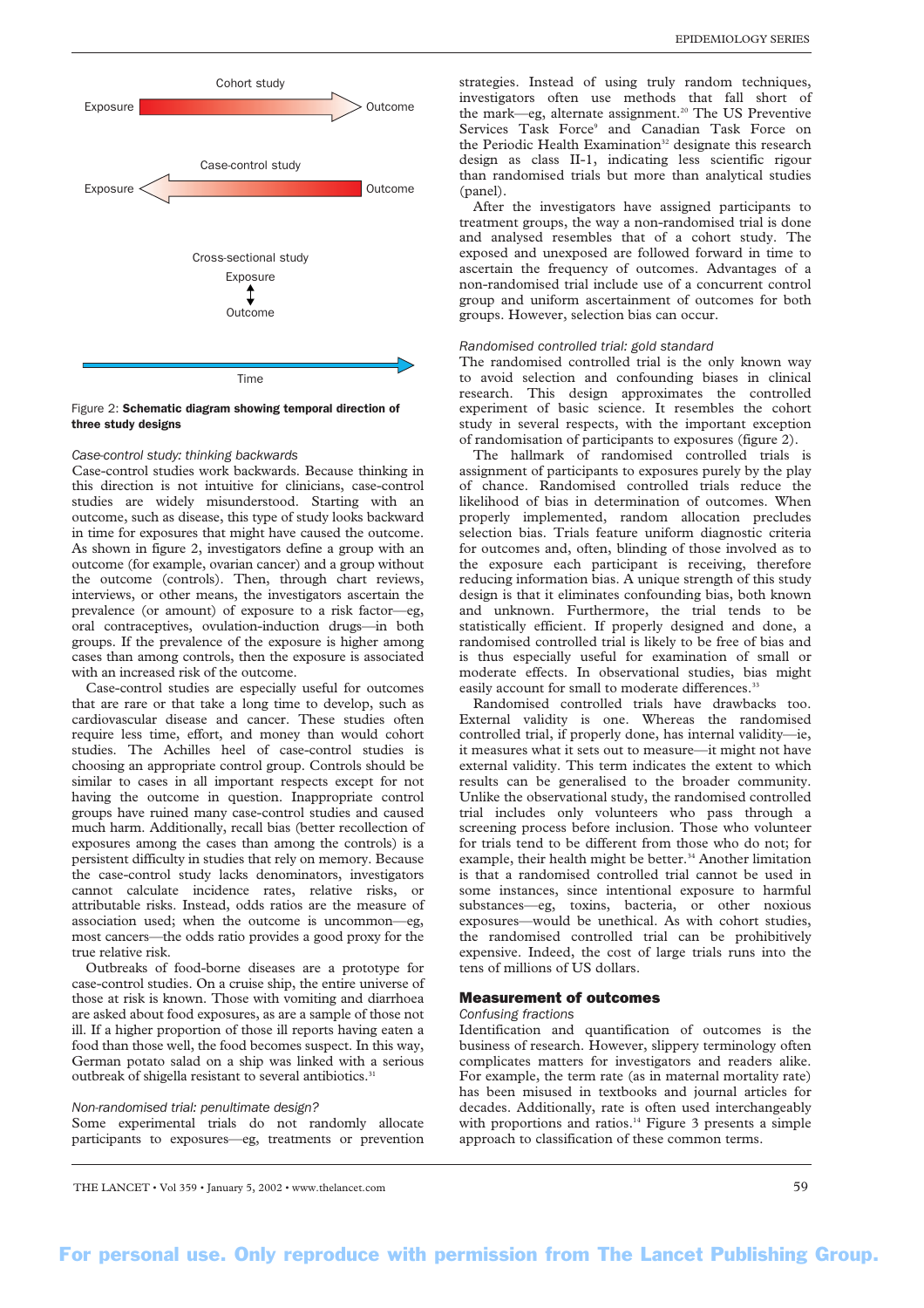

# Figure 3: Algorithm for distinguishing rates, proportions, and ratios

A ratio is a value obtained by dividing one number by another.<sup>26</sup> These two numbers can be either related or unrelated. This feature—ie, relatedness of numerator and denominator—divides ratios into two groups: those in which the numerator is included in the denominator—eg, rate and proportion—and those in which it is not.

A rate measures the frequency of an event in a population. As shown in figure 3, the numerator (those with the outcome) of a rate must be contained in the denominator (those at risk of the outcome). Although all ratios feature a numerator and denominator, rates have two distinguishing characteristics: time and a multiplier. Rates indicate the time during which the outcomes occur and a multiplier, commonly to a base ten, to yield whole numbers. An example would be an incidence rate, indicating the number of new cases of disease in a population at risk over a defined interval of time—eg, 11 cases of tuberculosis per 100 000 persons per year.

Proportion is often used synonymously with rate, but the former does not have a time component. Like a rate, a proportion must have the numerator contained in the denominator.26 Since the numerator and denominator have the same units, these divide out, leaving a dimensionless quantity; a number without units. An example of a proportion is prevalence—eg, 27 of 100 at risk have hay fever. This number indicates how many of a population at risk have a condition at a particular time (here, 27%); since documentation of new cases over time is not involved, prevalence is more properly considered a proportion than a rate.

Although all rates and proportions are ratios, the opposite is not true. In some ratios, the numerator is not included in the denominator. Perhaps the most notorious example is the maternal mortality ratio. The definition includes women who die of pregnancy-related causes in the numerator, and women with livebirths (usually 100 000) in the denominator. However, not all those in the numerator are included in the denominator—eg, a woman who dies of an ectopic pregnancy cannot be in the denominator of women with livebirths. Thus, this venerable misnomer is actually a ratio, not a rate, a fact only recently appreciated.

#### *Measures of association: risky business*

Relative risk (also termed the risk ratio)<sup>26</sup> is another useful ratio: the frequency of outcome in the exposed group divided by the frequency of outcome in the unexposed. If the frequency of the outcome is the same in both groups, then the ratio is  $1.0$ , indicating no association between exposure and outcome. By contrast, if the outcome is more frequent in those exposed, then the ratio will be greater than  $1.0$ , implying an increased risk associated with exposure. Conversely, if the frequency of disease is less among the exposed, then the relative risk will be less than  $1.0$ , implying a protective effect.

Also known as the cross-products ratio or relative odds,<sup>26</sup> the odds ratio has different meanings in different settings. In case-control studies, this measure is the usual measure of association. It indicates the odds of exposure among the case group divided by the odds of the exposure among controls. If cases and controls have equal odds of having the exposure, the odds ratio is  $1.0$ , indicating no effect. If the cases have a higher odds of exposure than the controls, then the ratio is greater than 1·0, implying an increased risk associated with exposure. Similarly, odds ratios less than 1·0 indicate a protective effect.

An odds ratio can also be calculated for cross-sectional, cohort, and randomised controlled studies. Here, the disease-odds ratio is the ratio of the odds in favour of disease in the exposed versus that in the unexposed. In this context, the odds ratio has some appealing statistical features when studies are aggregated in meta-analysis, but the odds ratio does not indicate the relative risk when the proportion with the outcome is greater than  $5-10\%$ ie, the term has little clinical relevance or meaning with higher incidence rates.<sup>35</sup>

The confidence interval reflects the precision of study results. The interval provides a range of values for a variable, such as a proportion, relative risk, or odds ratio, that has a specified probability of containing the true value for the entire population from which the study sample was taken. Although 95% CIs are the most commonly used, others, such as 90%, are seen (and advocated).36 The wider the confidence interval, the less precision exists in the result, and vice versa. For relative risks and odds ratios, when the 95% CI does not include 1·0, the difference is significant at the usual 0·05 level. However, use of this feature of confidence intervals as a back-door means of hypothesis testing is inappropriate.<sup>36</sup>

## Conclusion

Understanding what kind of study has been done is a prerequisite to thoughtful reading of research. Clinical research can be divided into experimental and observational; observational studies are further categorised into those with and without a comparison group. Only studies with comparison groups allow investigators to assess possible causal associations, a fact often forgotten or ignored. Dichotomous outcomes of studies should be reported as measures of association with confidence intervals; testing null hypotheses at arbitrary p values of  $0.05$  has no basis in medicine and should be discouraged.

We thank Willard Cates and David L Sackett for their helpful comments on an earlier version of this report. Much of this material stems from our 15 years of teaching the Berlex Foundation Faculty Development Course.

#### References

- 1 Ramsey PG, Carline JD, Inui TS, et al. Changes over time in the knowledge base of practicing internists. *JAMA* 1991; **266:** 1103–07.
- 2 Evans CE, Haynes RB, Birkett NJ, et al. Does a mailed continuing education program improve physician performance? Results of a randomized trial in antihypertensive care. *JAMA* 1986; **255:** 501–04.